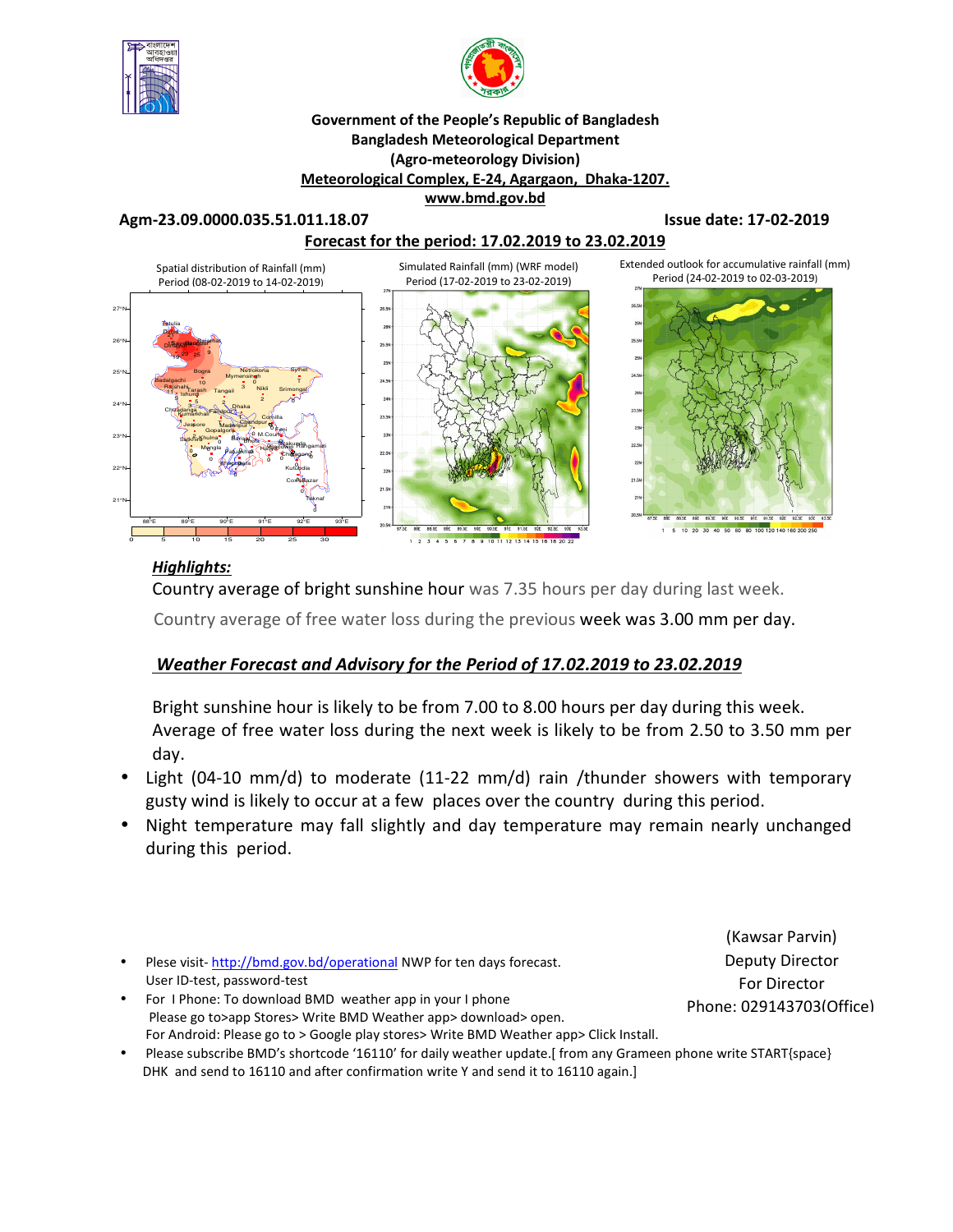#### **Short Weather description Period: 08.02.2019 to 14.02.2019**

| <b>Divisions</b><br><b>Maximum temperature</b> |                         |                          |      | <b>Highest maximum</b> |                               |      |    |      | <b>Minimum temperature</b> | Lowest minimum                |                                   |                      |
|------------------------------------------------|-------------------------|--------------------------|------|------------------------|-------------------------------|------|----|------|----------------------------|-------------------------------|-----------------------------------|----------------------|
|                                                | range in <sup>o</sup> C |                          |      |                        | temperature in <sup>"</sup> C |      |    |      |                            | Range in <sup>"</sup> C       | temperature in <sup>o</sup> C     |                      |
| <b>Dhaka</b>                                   | 25.0                    | $\overline{\phantom{a}}$ | 30.4 | °c                     | Gopalgonj                     | 30.4 | °c | 11.5 |                            | $^{\circ}$ c<br>18.9          | Gopalgonj                         | °c<br>11.5           |
| <b>Mymensingh</b>                              | 24.5                    |                          | 29.7 | °c                     | <b>Mymensingh</b>             | 29.7 | °c | 12.6 |                            | $^{\circ}$ c<br>17.5          | Netrokona                         | $^{\circ}$ C<br>12.6 |
| Chattogram                                     | 25.8                    |                          | 33.2 | °c                     | Sitakunda                     | 33.2 | °c | 11.0 | $\overline{\phantom{a}}$   | °c<br>20.7                    | Sitakunda                         | °c<br>11.0           |
| Sylhet                                         | 27.0                    |                          | 31.1 | °c                     | <b>Sylhet</b>                 | 31.1 | °c | 08.4 |                            | 18.5                          | <sup>o</sup> C Srimongal          | $^{\circ}$ c<br>08.4 |
| Rajshahi                                       | 22.7                    |                          | 29.6 | °c                     | Ishurdi & Bogura              | 29.6 | °c | 10.2 |                            | 18.0                          | $\overline{C}$ Rajshahi & Ishurdi | $^{\circ}$ C<br>10.2 |
| Rangpur                                        | 17.0                    | ٠                        | 30.2 | °c                     | Syedpur                       | 30.2 | °с | 09.8 |                            | $16.8$ <sup>°</sup> C Tetulia |                                   | °c<br>09.8           |
| Khulna                                         | 24.6                    | $\overline{\phantom{a}}$ | 31.4 | °c                     | Jashore                       | 31.4 | °c | 09.4 |                            | 17.0                          | $\overline{C}$ Chuadanga          | $^{\circ}$ c<br>09.4 |
| <b>Barishal</b>                                | 26.8                    |                          | 31.8 | °c                     | Khepupara                     | 31.8 | °c | 10.5 |                            | 19.0                          | $\overline{C}$ Barishal           | °c<br>10.5           |

#### Maximum And Minimum Temperature (Range and Extreme)

#### *Rainfall analysis* and *average temperature:-* `

| Name of the<br><b>Divisions</b> | Name of the<br>Stations | <b>Total</b><br>Rainfall<br>in (mm) | Rainfall<br>in (mm)          | Normal Deviation<br>in $%$ | Total<br>Rainv<br>days | Max<br><b>Humidity</b><br>in% | Average   Average  <br>Min<br>in % | Average<br>Max.<br>Humidity temp in °C | Normal<br>Max.<br>temp in<br>C | Min.<br>temp in °<br>С | Average Average Average<br>Normal<br>Min.<br>temp in<br>C |
|---------------------------------|-------------------------|-------------------------------------|------------------------------|----------------------------|------------------------|-------------------------------|------------------------------------|----------------------------------------|--------------------------------|------------------------|-----------------------------------------------------------|
| Dhaka                           | Dhaka                   | т                                   | $\overline{4}$               | $\star\star\star$          | 02                     | 081                           | 033                                | 28.5                                   | 27.8                           | 17.1                   | 15.3                                                      |
|                                 | Faridour                | т                                   | 6                            | $***$                      | 01                     | 95                            | 44                                 | 27.9                                   | 27.2                           | 143                    | 14.5                                                      |
|                                 | Madaripur               | 0                                   | 3                            | -100                       | $\infty$               | 97                            | 32                                 | 29.7                                   | 27.9                           | 13.5                   | 14.4                                                      |
|                                 | Nki                     | 2                                   | $\star\star$                 | $***$                      | 02                     | œз                            | 044                                | 027                                    |                                | 015                    |                                                           |
|                                 | Tangail                 | 2                                   | $\overline{4}$               | $***$                      | 01                     | œз                            | œ0                                 | 27.7                                   | 27.5                           | 14.0                   | 14.4                                                      |
|                                 | Gopalgonj               | 0                                   | $\star\star$                 | $***$                      | $\infty$               | 94                            | 33                                 | 28.2                                   | $*$                            | 14                     |                                                           |
| <b>Mymensingh</b>               | Mymensingh              | З                                   | 3                            | $***$                      | 01                     | 93                            | 42                                 | 27.3                                   | 269                            | 15.5                   | 14.6                                                      |
|                                 | Netrokona               | 0                                   | $\star\star$                 | $***$                      | $\infty$               | 095                           | 042                                | 27.5                                   |                                | 14.9                   |                                                           |
| Chattogram                      | Chattogram              | 0                                   | 2                            | $-100$                     | $\infty$               |                               | **                                 | 29.7                                   | 281                            | 163                    | 15.8                                                      |
|                                 | Sitakunda               | 0                                   | 1                            | $-100$                     | $\infty$               | **                            | **                                 | 32                                     | 28.6                           | 13                     | 14.1                                                      |
|                                 | Pangamati               | 0                                   | 1                            | $-100$                     | $\infty$               | 97                            | 19                                 | 30.1                                   | 28.5                           | 14                     | 14.9                                                      |
|                                 | Cox'sBazar              | 0                                   | $\overline{c}$               | $-100$                     | $\infty$               | 86                            | 37                                 | 30.1                                   | 289                            | 17.5                   | 16.9                                                      |
|                                 | Teknaf                  | 0                                   | 2                            | $-100$                     | $\infty$               | ×                             | **                                 | x                                      | 29.2                           | xek                    | 166                                                       |
|                                 | Hatiya                  | 0                                   | 2                            | $-100$                     | $\infty$               | 97                            | 39                                 | 30.1                                   | 27.6                           | 15                     | 162                                                       |
|                                 | Sandwip                 | 0                                   | 1                            | ***                        | $\infty$               | 095                           | 035                                | 30.1                                   | 27.3                           | 015                    | 16.3                                                      |
|                                 | Kutubdia                | 0                                   | 1                            | $-100$                     | $\infty$               | 90                            | 51                                 | 28                                     | 27.4                           | 16.9                   | 17.0                                                      |
|                                 | Feni                    | 0                                   | $\overline{c}$               | $-100$                     | $\infty$               | œз                            | 027                                | 30.1                                   | 281                            | 14.5                   | 15.0                                                      |
|                                 | MCourt                  | 0                                   | 3                            | $-100$                     | $\infty$               | 93                            | 33                                 | 28.7                                   | 27.6                           | 157                    | 15.4                                                      |
|                                 | Chandour                | 0                                   | 4                            | ***                        | $\infty$               | 092                           | 037                                | œ                                      | 27.4                           | 016                    | 15.5                                                      |
|                                 | Qumilla                 | 0                                   | 3                            | $-100$                     | $\infty$               | œз                            | 037                                | 28.7                                   | 27.4                           | 152                    | 15.0                                                      |
| <b>Sylhet</b>                   | Sylhet                  | т                                   | З                            | $***$                      | 01                     | 88                            | 32                                 | 29.8                                   | 27.6                           | 15.6                   | 14.4                                                      |
|                                 | Srimongal               | 0                                   | $\overline{4}$               | $-100$                     | $\infty$               | 96                            | 32                                 | 29.1                                   | 28.1                           | 122                    | 122                                                       |
| Rajshahi                        | Raishahi                | 5                                   | 4                            | $\star\star\star$          | 01                     | 098                           | 047                                | 26.1                                   | 27.5                           | 12.7                   | 13.3                                                      |
|                                 | Bogura                  | 10                                  | 3                            | $***$                      | 02                     | 097                           | 035                                | 27.2                                   | 27.0                           | 14.8                   | 14.1                                                      |
|                                 | Ishurdi                 | З                                   | З                            | $\star\star\star$          | 02                     | 97                            | 29                                 | 26.7                                   | 269                            | 121                    | 128                                                       |
|                                 | <b>Badalgachi</b>       | 11                                  | $\star\star$                 | $***$                      | 01                     | 098                           | œ8                                 | 25.2                                   | $\star\star$                   | 14.1                   | $\star\star$                                              |
|                                 | Tarash                  | 5                                   | ¥                            | $\star\star\star$          | 01                     | 97                            | 43                                 | 25.5                                   | $\star\star$                   | 155                    |                                                           |
| <b>Rangpur</b>                  | <b>Pangpur</b>          | 25                                  | $\overline{c}$               | 1150                       | 02                     | 097                           | 050                                | 25.6                                   | 25.5                           | 14.0                   | 129                                                       |
|                                 | Dinajpur                | 19                                  | $\overline{a}$               | $\star\star\star$          | 02                     | 096                           | ŒО                                 | 25.4                                   | 263                            | 138                    | 127                                                       |
|                                 | Sayedour                | 29                                  | $\star\star$                 | $***$<br>$***$             | 02                     | 95                            | 51                                 | 26                                     | $\star\star$                   | 14                     | $+$                                                       |
|                                 | Rajarhat                | 9                                   | $\star\star$                 | $***$                      | 02                     | 097                           | 041                                | 25.5                                   | $\star\star$                   | 129                    | $*$                                                       |
|                                 | Tetulia                 | 21                                  | $\star\star$<br>$\star\star$ |                            | 02                     | 098                           | 046                                | 24.6                                   | $\star\star$<br>$\star\star$   | 127                    |                                                           |
|                                 | Dimia                   | 15                                  |                              | $\star\star\star$          | œ                      | 97                            | 53                                 | 25.3                                   |                                | 137                    |                                                           |
| Khulna                          | Khulna                  | 0                                   | 3<br>$\star\star$            | -100<br>$\star\star\star$  | $\infty$               | 95                            | 37                                 | 28                                     | 28.2                           | 14.7                   | 14.9                                                      |
|                                 | Mongla                  | 0                                   |                              | ***                        | $\infty$               | 92                            | 37                                 | 28.8                                   |                                | 15.5                   |                                                           |
|                                 | Jashore                 | 2                                   | 5                            |                            | 01                     | 95                            | 35                                 | 28.2                                   | 28.1                           | 128                    | 14.2                                                      |
|                                 | Chuadanga               | 1                                   | 6                            | -83                        | 01                     | 96                            | 43                                 | 27.3                                   | 27.8                           | 121                    | 14.1                                                      |
|                                 | Satkhira                | 0                                   | $\overline{4}$<br>**         | $-100$<br>***              | $\infty$               | 97                            | 35                                 | 27.8                                   | 28.2                           | 14                     | 15.3                                                      |
|                                 | Kumarkhali              | 1                                   |                              |                            | 01                     | 96                            | 28                                 | 26.8                                   |                                | 14.2                   |                                                           |
| Barishal                        | Barisal                 | 0                                   | 4                            | $-100$                     | $\infty$               | 99                            | 36                                 | 29.1                                   | 280                            | 13                     | 14.5                                                      |
|                                 | <b>Bhola</b>            | 0                                   | 3                            | $-100$                     | $\infty$               | 098                           | 038                                | 29.1                                   | 281                            | 14.0                   | 15.1                                                      |
|                                 | <b>Patuakhali</b>       | 0                                   | ω                            | $-100$                     | $\infty$               | 096                           | 035                                | 29.1                                   | 283                            | 151                    | 15.9                                                      |
|                                 | Khepupara               | 0                                   | $\overline{a}$               | $-100$                     | $\infty$               | 93                            | 33                                 | 30                                     | 283                            | 14                     | 16.1                                                      |

Analyses contained in this bulletin are based on preliminary \* un-checked data. \*\* Data not received. \*\*\* Data not available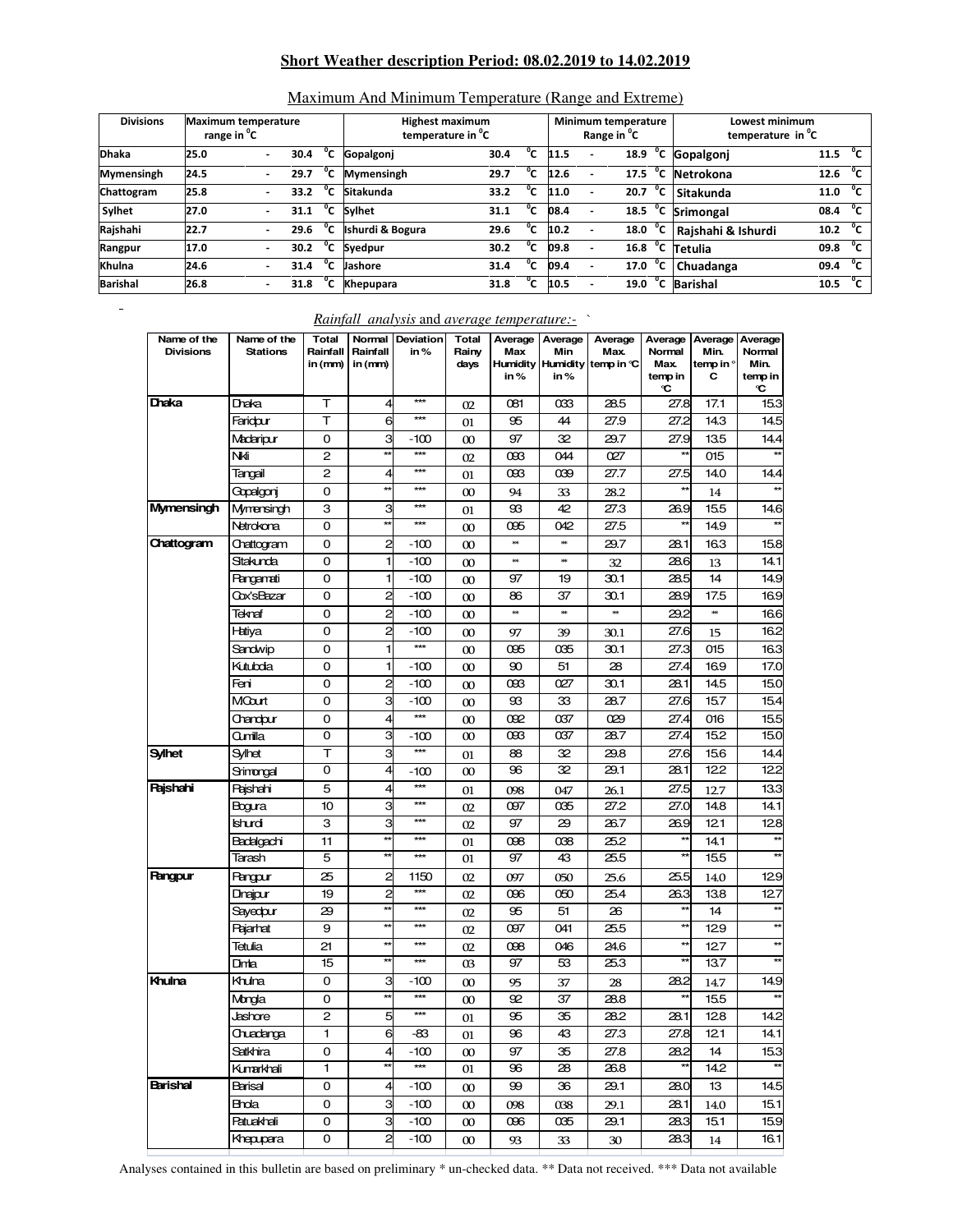

## Spatial distribution of Rainfall (mm). Period (08-02-2019 to 14-02-2019)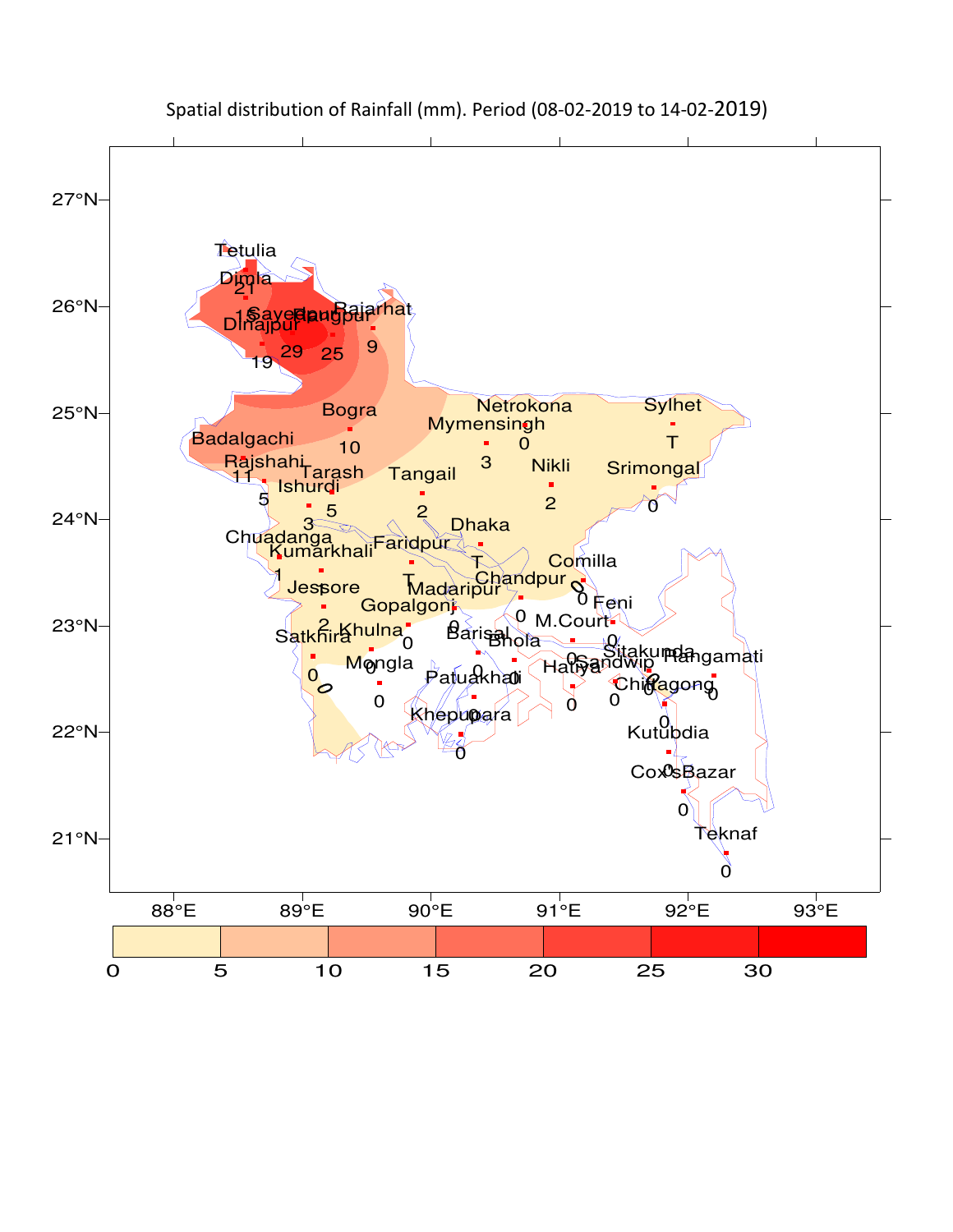



## গণপ্রজাতন্ত্রী বাংলাদেশ সরকার বাংলাদেশ আবহাওয়া অধিদপ্তর কষি আবহাওয়া মহাশাখা আবহাওয়া ভবন, ই-২৪, আগারগাঁও, ঢাকা-১২০৭। www.bmd.gov.bd

এজিএম-২৩.০৯.০০০০.০৩৫.৫১.০১১.১৮.০৭

তারিখ: ১৭-০২-২০১৯ খ্রিঃ



# পূর্বাভাসের সময়কাল: ১৭-০২-২০১৯ থেকে ২৩-০২-২০১৯

### প্ৰধান বৈশিষ্ট্য সমূহঃ-

গত সপ্তাহে দেশের দৈনিক উজ্জল সূর্যকিরণ কালের গড় ৭.৩৫ ঘন্টা ছিল । গত সপ্তাহে দেশের দৈনিক বাষ্পীভবনের গড় ৩.০০ মিঃ মিঃ ছিল।

### আবহাওয়ার পূর্বাভাসঃ ১৭-০২-২০১৯ থেকে ২৩-০২-২০১৯ ইং পর্যন্ত।

এ সপ্তাহে দৈনিক উজ্জল সর্য কিরণ কাল ৭.০০ থেকে ৮.০০ ঘন্টার মধ্যে থাকতে পারে ।

আগামী সপ্তাহের বাষ্পীভবনের দৈনিক গড় ২.৫০ মিঃ মিঃ থেকে ৩.৫০ মিঃ মিঃ থাকতে পারে।

 $1 \t2 \t3 \t4$ 

এ সময়ে দেশের কিছু কিছু স্থানে দমকা হাওয়াসহ হাল্কা (০৪-১০ মি. মি.) থেকে মাঝারি (১১-২২ মি. মি.) ধরণের বৃষ্টি/ বজ্রবৃষ্টি হতে পারে।

**8** 9 10 11 12 13 14 15 16 18 20

এ সময়ে সারাদেশে রাতের তাপমাত্রা সামান্য কমতে পারে এবং দিনের তাপমাত্রা প্রায় অপরিবর্তিত থাকতে পারে ।

Plese visit-http://bmd.gov.bd/operational NWP for ten days forecast. User ID-test, password-test

- For I Phone: To download BMD weather app in your I phone Please go to>app Stores> Write BMD Weather app> download> open. For Android: Please go to > Google play stores> Write BMD Weather app> Click Install.
- Please subscribe BMD's shortcode '16110' for daily weather update. [ from any Grameen phone write START{space} DHK and send to 16110 and after confirmation write Y and send it to 16110 again. ]

(কাওসার পারভীন) উপপরিচালক পরিচালকের পক্ষে

টেলিফোন: ০২৯১৪৩৭০৩ (অফিস)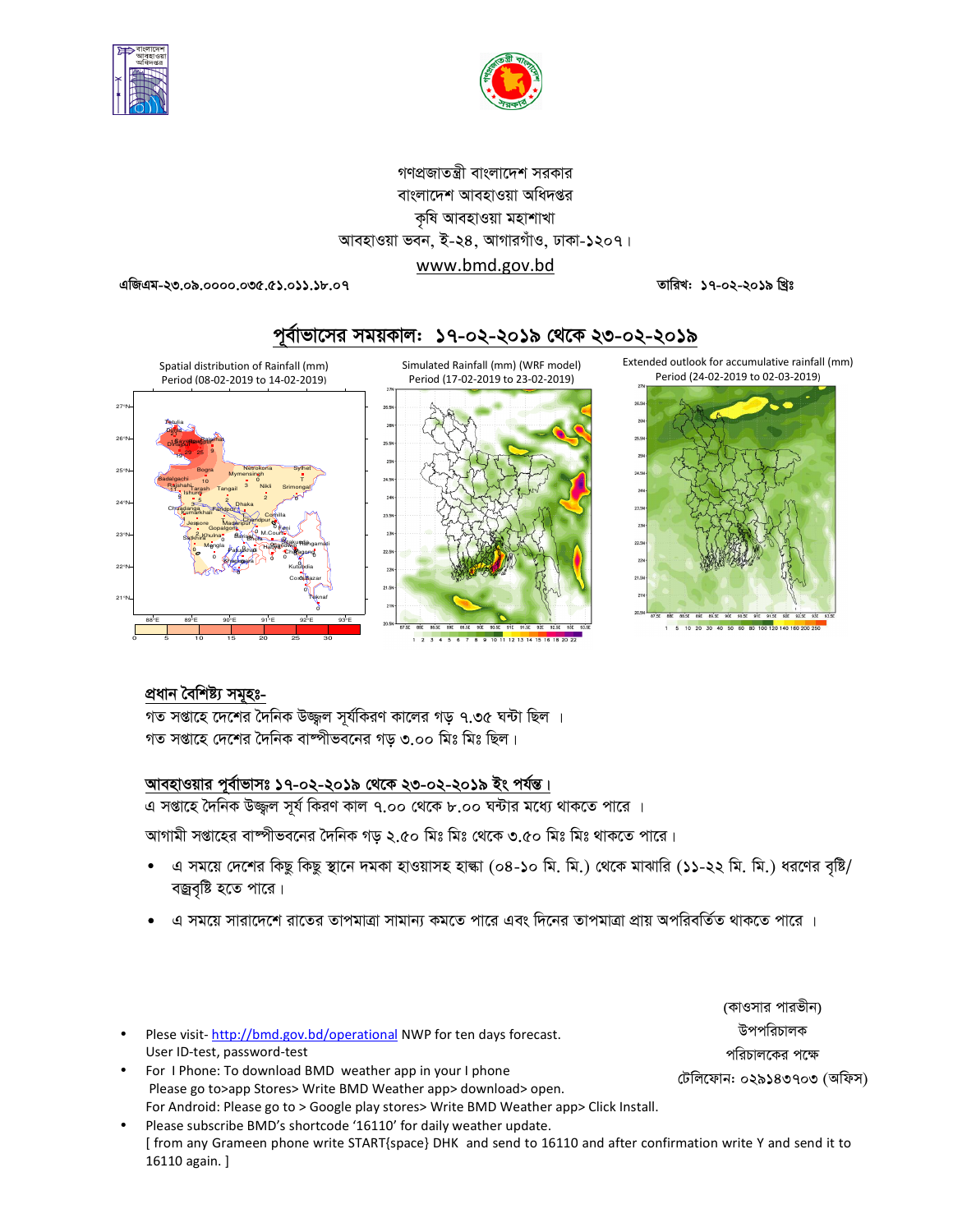### <u> আবহাওয়া বিবরণী, সমূহ ০৮-০২-২০১৯ থেকে ১৪-০২-২০১৯</u>

| বিভাগ     | সর্বোচ্চ তাপমাত্রার পরিসর |                          |      |                     | সৰ্বোচ্চ তাপমাত্ৰা ° সেঃ |      |                         | সর্বনিম্ন তাপমাত্রার পরিসর °সেঃ |                  |                  | সর্বনিম তাপমাত্রা $^\circ$ সেঃ |      |                |
|-----------|---------------------------|--------------------------|------|---------------------|--------------------------|------|-------------------------|---------------------------------|------------------|------------------|--------------------------------|------|----------------|
| ঢাকা      | ২৫.০                      | $\sim$                   |      | <b>ి గా</b>         | গোপালগঞ্জ                | 00.8 | $\delta$ .८८ঃম $^\circ$ | $\overline{\phantom{a}}$        |                  | ১৮.৯ ° সেঃ       | গোপালগঞ্জ                      |      | ১১.৫ ° সেঃ     |
| ময়মনসিংহ | ২৪.৫                      | -                        |      | ২৯.৭ ° সেঃ          | ময়মনসিংহ                | ২৯.৭ | ° সেঃ১২.৬               | $\overline{\phantom{a}}$        |                  | ১৭.৫ ° সেঃ       | নেত্ৰকোণা                      | ১২.৬ | $^{\circ}$ সেঃ |
| চউগ্ৰাম   | ২৫.৮                      | $\overline{\phantom{a}}$ |      | ৩৩.২ ° সেঃ          | সীতাকড                   | ৩৩.২ | $^{\circ}$ সেঃ১১.০      | $\overline{\phantom{a}}$        | ২০.৭ °           | সেঃ              | সীতাকড                         | ە.دد | $^{\circ}$ সেঃ |
| সিলেট     | ২৭.০                      | $\overline{\phantom{0}}$ | ৩১.১ | $^{\circ}$ সেঃ      | সিলেট                    | ৩১.১ | $^{\circ}$ সেঃ০৮.৪      | $\overline{\phantom{a}}$        |                  | $55.6^\circ$ সেঃ | খীমঙ্গল                        | ob.8 | $^{\circ}$ সেঃ |
| রাজশাহী   | ২২.৭                      | $\sim$                   | ২৯.৬ | $^{\circ}$ সেঃ      | ঈশ্বরদী ও বগুড়া         | ২৯.৬ | $^{\circ}$ সেঃ১০.২      | $\overline{\phantom{a}}$        | 5b.0             | সেঃ              | <sup>l</sup> রাজশাহী ও ঈশ্বরদী | ১০.২ | $^{\circ}$ সেঃ |
| রংপুর     | ১৭.০                      | $\overline{\phantom{0}}$ |      | ৩০.২ ° সেঃ          | সৈয়দপর                  | ৩০.২ | $^{\circ}$ সেঃ০৯.৮      | $\overline{\phantom{a}}$        | 5.5 <sub>o</sub> | সেঃ              | তেঁতলিয়া                      | ০৯.৮ | $^{\circ}$ সেঃ |
| খুলনা     | ২৪.৬                      | $\overline{\phantom{a}}$ |      | ৩১.৪ $^{\circ}$ সেঃ | যশোর                     | 05.8 | $^{\circ}$ সেঃ০৯.৪      | $\overline{\phantom{a}}$        | 9.0              | নেঃ              | চয়াডাঙ্গা                     | ০৯.৪ | সেঃ            |
| বরিশাল    | ২৬.৮                      | $\overline{\phantom{a}}$ |      | ৩১.৮ ° সেঃ          | খেপুপাড়া                | 05.5 | $^{\circ}$ সেঃ১০.৫      | $\overline{\phantom{a}}$        |                  | ১৯.০ ° সেঃ       | বরিশাল                         | ১০.৫ | $^{\circ}$ সেঃ |

## <u>বৃষ্টিপাত বিশ্লেষন এবং স্বাভাবিক তাপমাত্রা</u>

| বিভাগের নাম | স্টেশনেরনাম  | মোট                     | ম্বাভাবিক            | বিছ্যুতি(%) | মোট               | সর্বোচ্চগড়     | সর্বোনিম্ন | গড়সর্বোচ্চ                | গড়                   | সর্বনিম্ন       | সর্বনিম্ন           |
|-------------|--------------|-------------------------|----------------------|-------------|-------------------|-----------------|------------|----------------------------|-----------------------|-----------------|---------------------|
|             |              | রষ্টিপাত<br>(মিঃমিঃ)    | রষ্টিপাত<br>(মিঃমিঃ) |             | রষ্টিপাতের<br>দিন | অদ্রিতা         | আদ্ৰতা     | তাপমাত্রা<br>(টি গ্রী সেঃ) | স্বভাবিক<br>তাপমাত্রা | গড<br>তাপমাত্রা | স্বাভাবিক<br>গড়    |
|             |              |                         |                      |             |                   | (%)             | (%)        |                            | (টি গ্রী              | (টি গ্রী        | তাপমাত্ৰা           |
|             |              |                         |                      |             |                   |                 |            |                            | সে <sub>ী</sub>       | সে <sub>ই</sub> | <b>চি গ্রী সে</b> ঃ |
| ঢাকা        | ঢাকা         | $\top$                  | 4                    | $***$       | 02                | 081             | 033        | 28.5                       | 27.8                  | 17.1            | 153                 |
|             | ফরিদপুর      | T                       | 6                    | $***$       | 01                | 95              | 44         | 27.9                       | 27.2                  | 14.3            | 14.5                |
|             | মাদারীপুর    | $\mathbf 0$             | з                    | $-100$      | $\infty$          | 97              | 32         | 29.7                       | 27.9                  | 135             | 14.4                |
|             | নিকলী        | $\overline{\mathbf{c}}$ | $\star\star$         | $***$       | 02                | œG              | 044        | 027                        | **                    | 015             | $\star\star$        |
|             | টাঙ্গাইল     | $\mathbf{2}$            | 4                    | ***         | 01                | 093             | 039        | 27.7                       | 27.5                  | 14.0            | 14.4                |
|             | গোপালগঞ্জ    | $\Omega$                | $\star\star$         | ***         | $\infty$          | 94              | 33         | 28.2                       |                       | 14              |                     |
| ময়মনসিংহ   | ময়মনসিংহ    | 3                       | з                    | $***$       | 01                | 93              | 42         | 27.3                       | 26.9                  | 15.5            | 14.6                |
|             | নেত্রকোনা    | $\Omega$                | $\star\star$         | $***$       | $\infty$          | 095             | 042        | 27.5                       | $\star\star$          | 14.9            | $\overline{a}$      |
| চট্টগ্ৰাম   | চট্ৰগ্ৰাম    | 0                       | 2                    | $-100$      | $\infty$          | ₩               | ₩          | 29.7                       | 28.1                  | 163             | 15.8                |
|             | সীতাকুন্ড    | $\mathbf 0$             | 1                    | $-100$      | $\infty$          | ₩               | **         | 32                         | 28.6                  | 13              | 14.1                |
|             | রাঙ্গামার্টি | o                       | 1                    | $-100$      | $\infty$          | 97              | 19         | 30.1                       | 28.5                  | 14              | 14.9                |
|             | কক্সচাজার    | $\Omega$                | $\mathbf{z}$         | $-100$      | $\infty$          | 86              | 37         | 30.1                       | 28.9                  | 17.5            | 16.9                |
|             | টেকনাফ       | $\Omega$                | $\mathbf{2}$         | $-100$      | $\infty$          | **              | **         | ₩                          | 29.2                  | **              | 166                 |
|             | হাতিয়া      | $\Omega$                | $\overline{c}$       | $-100$      | $\infty$          | 97              | 39         | 30.1                       | 27.6                  | 15              | 162                 |
|             | সন্দ্বীপ     | o                       | 1                    | $***$       | $\infty$          | 095             | 035        | 30.1                       | 27.3                  | 015             | 163                 |
|             | কুতুঢদীয়া   | $\Omega$                | 1                    | $-100$      | $\infty$          | 90              | 51         | 28                         | 27.4                  | 16.9            | 17.0                |
|             | ফেনী         | o                       | 2                    | $-100$      | $\infty$          | œG              | 027        | 30.1                       | 28.1                  | 14.5            | 15.0                |
|             | মাইজদী কোঁট  | $\Omega$                | 3                    | $-100$      | $\infty$          | 93              | 33         | 28.7                       | 27.6                  | 15.7            | 15.4                |
|             | চাঁদপুর      | o                       | 4                    | $***$       | $\infty$          | 092             | 037        | Q29                        | 27.4                  | 016             | 15.5                |
|             | কুমিল্লা     | o                       | з                    | $-100$      | $\infty$          | œG              | 037        | 28.7                       | 27.4                  | 152             | 15.0                |
| সিলেট       | সিলেট        | т                       | З                    | $***$       | 01                | 88              | 32         | 29.8                       | 27.6                  | 156             | 14.4                |
|             | শ্ৰীমঙ্গল    | $\Omega$                | 4                    | $-100$      | $\infty$          | 96              | 32         | 29.1                       | 281                   | 122             | 122                 |
| রাজশাহী     | রাজশাহী      | 5                       | 4                    | $***$       | 01                | 098             | 047        | 26.1                       | 27.5                  | 12.7            | 133                 |
|             | ⊔গুড়া       | 10                      | З                    | $***$       | 02                | 097             | 035        | 27.2                       | 27.0                  | 14.8            | 14.1                |
|             | ঈশ্বরদী      | 3                       | з                    | $***$       | 02                | 97              | 29         | 26.7                       | 26.9                  | 121             | 128                 |
|             | ⊔দলগাছী      | 11                      | $\star\star$         | $***$       | 01                | 098             | 038        | 25.2                       | $\star\star$          | 14.1            | $\star\star$        |
|             | তাড়াশ       | 5                       | $\star\star$         | $***$       | 01                | 97              | 43         | 25.5                       | $\star\star$          | 15.5            | $\star\star$        |
| রংপুর       | রংপুর        | 25                      | 2                    | 1150        | 02                | 097             | 050        | 25.6                       | 25.5                  | 14.0            | 129                 |
|             | দিনাজপুর     | 19                      | 2                    | $***$       | 02                | 096             | 050        | 25.4                       | 263                   | 138             | 127                 |
|             | সৈয়দপুর     | 29                      | $\star\star$         | $***$       | 02                | 95              | 51         | 26                         | $\star\star$          | 14              | $\star\star$        |
|             | রাজারহাট     | 9                       | $\star\star$         | $***$       | 02                | 097             | 041        | 25.5                       | $\star\star$          | 129             | $\star\star$        |
|             | তেতুঁলিয়া   | 21                      | $\star\star$         | $***$       | 02                | 098             | 046        | 24.6                       | $\star\star$          | 127             | $\star\star$        |
|             | তি মলা       | 15                      | $\ast$               | $***$       | $\alpha$          | 97              | 53         | 25.3                       | $\star\star$          | 13.7            | $\overline{a}$      |
| খুলনা       | খুলনা        | O                       | З                    | -100        | $\infty$          | 95              | 37         | 28                         | 28.2                  | 14.7            | 14.9                |
|             | মংলা         | $\Omega$                | $\star\star$         | $***$       | $\infty$          | 92              | 37         | 28.8                       | $\star\star$          | 15.5            | $\star\star$        |
|             | যশোর         | $\mathbf{2}$            | 5                    | $***$       | 01                | 95              | 35         | 28.2                       | 28.1                  | 128             | 14.2                |
|             | চয়া⊡াঙ্গা   | $\mathbf{1}$            | 6                    | -83         | 01                | 96              | 43         | 27.3                       | 27.8                  | 121             | 14.1                |
|             | সাতক্ষীরা    | $\Omega$                | $\overline{4}$       | $-100$      | $\infty$          | 97              | 35         | 27.8                       | 28.2                  | 14              | 15.3                |
|             | কুমারখালী    | $\overline{1}$          | $\overline{a}$       | $***$       | 01                | $\overline{96}$ | 28         | 26.8                       | $\overline{\bf x}$    | 14.2            | $\star\star$        |
| বরিশাল      | ⊔রিশাল       | o                       | 4                    | $-100$      | $\infty$          | 99              | 36         | 29.1                       | 28.0                  | 13              | 14.5                |
|             | ভোলা         | $\Omega$                | 3                    | $-100$      | $\infty$          | 098             | 038        | 29.1                       | 28.1                  | 14.0            | 15.1                |
|             | পটুয়াখালী   | 0                       | з                    | $-100$      | $\infty$          | 096             | 035        | 29.1                       | 28.3                  | 151             | 15.9                |
|             | খেপুপাড়া    | $\Omega$                | $\overline{c}$       | $-100$      | $\infty$          | 93              | 33         | 30                         | 28.3                  | 14              | 16.1                |

N.B .Analyses contained in this bulletin are based on preliminary \* un-checked data. \*\* Data not received. \*\*\* Data not available.